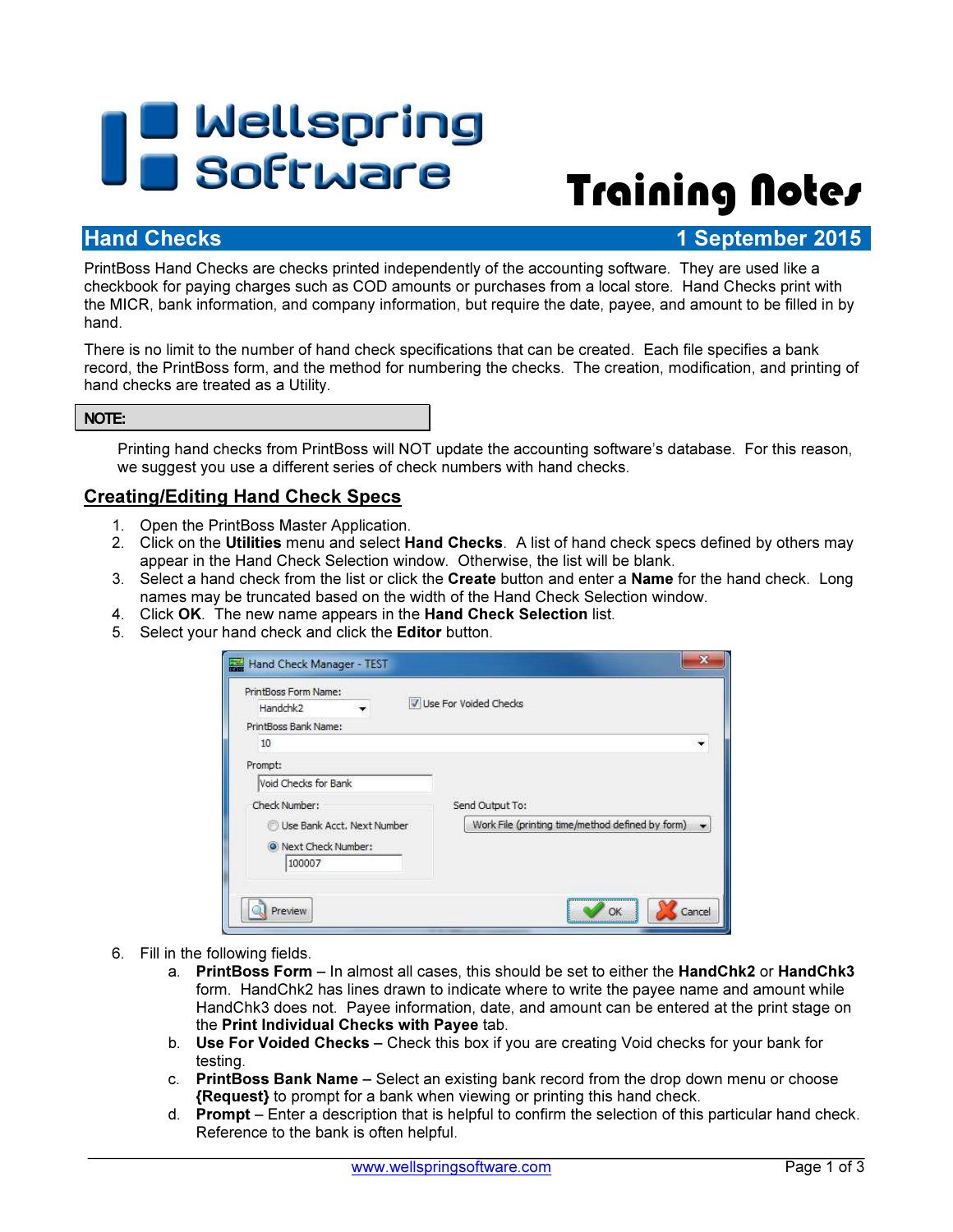- e. Check Number Choose from the following:
	- i. Use Bank Acct. Next Number Check this option to use the Next Check Number field from the Bank Record in the PrintBoss Bank List. This is the recommended method. Remember that PrintBoss will NOT update the accounting software with these check numbers.
	- ii. Next Check Number Manually enter the next check number for this hand check. PrintBoss will increment the check numbers if you are printing more than one hand check. This field is not visible when Use Bank Acct. Next Number is selected. QuickBooks users must use this option.
- f. Send output to  $-$  Choose from the following:
	- i. Printer –Send the hand check(s) directly to the printer. No work or archive file is created. QuickBooks users must use this option.
	- ii. Work File –Process the hand check(s) using the form's settings for print time, copies, and archiving. This is the recommended setting.
- See Chapter 9, Form Files, for more information on form settings.
	- 7. Select Preview to view the check layout before printing.
	- 8. Click OK on the Hand Check Manager window when you are finished making changes.

### NOTE:

Typically there should be one Hand Check file created for each bank record that will print hand checks.

## Printing Hand Checks

- 1. Open the PrintBoss Master Application.
- 2. Click on the Utilities menu and select Hand Checks. A list of hand check specs appears in the Hand Check Selection dialog. If the list is blank or the hand check needed is not in the list, return to Creating/Editing Hand Check Specs above for instructions on how to create a hand check.
- 3. Select the desired hand check and click Print. The specification fields are displayed in the Hand Check Manager dialog, though most of the specs cannot be edited.

| Hand Check Manager - TEST                                            | $\mathbf x$                                      |
|----------------------------------------------------------------------|--------------------------------------------------|
| PrintBoss Form Name:                                                 |                                                  |
| Handchk2                                                             | Use For Voided Checks                            |
| PrintBoss Bank Name:                                                 |                                                  |
| 10                                                                   |                                                  |
| Prompt:                                                              |                                                  |
| Print Void Checks                                                    |                                                  |
| Check Number:                                                        | Send Output To:                                  |
| Use Bank Acct. Next Number                                           | Work File (printing time/method defined by form) |
| O Next Check Number:                                                 |                                                  |
| 100007                                                               |                                                  |
|                                                                      |                                                  |
| Number to print<br>$\overline{2}$<br>Printing from: 100007 to 100008 |                                                  |
|                                                                      |                                                  |